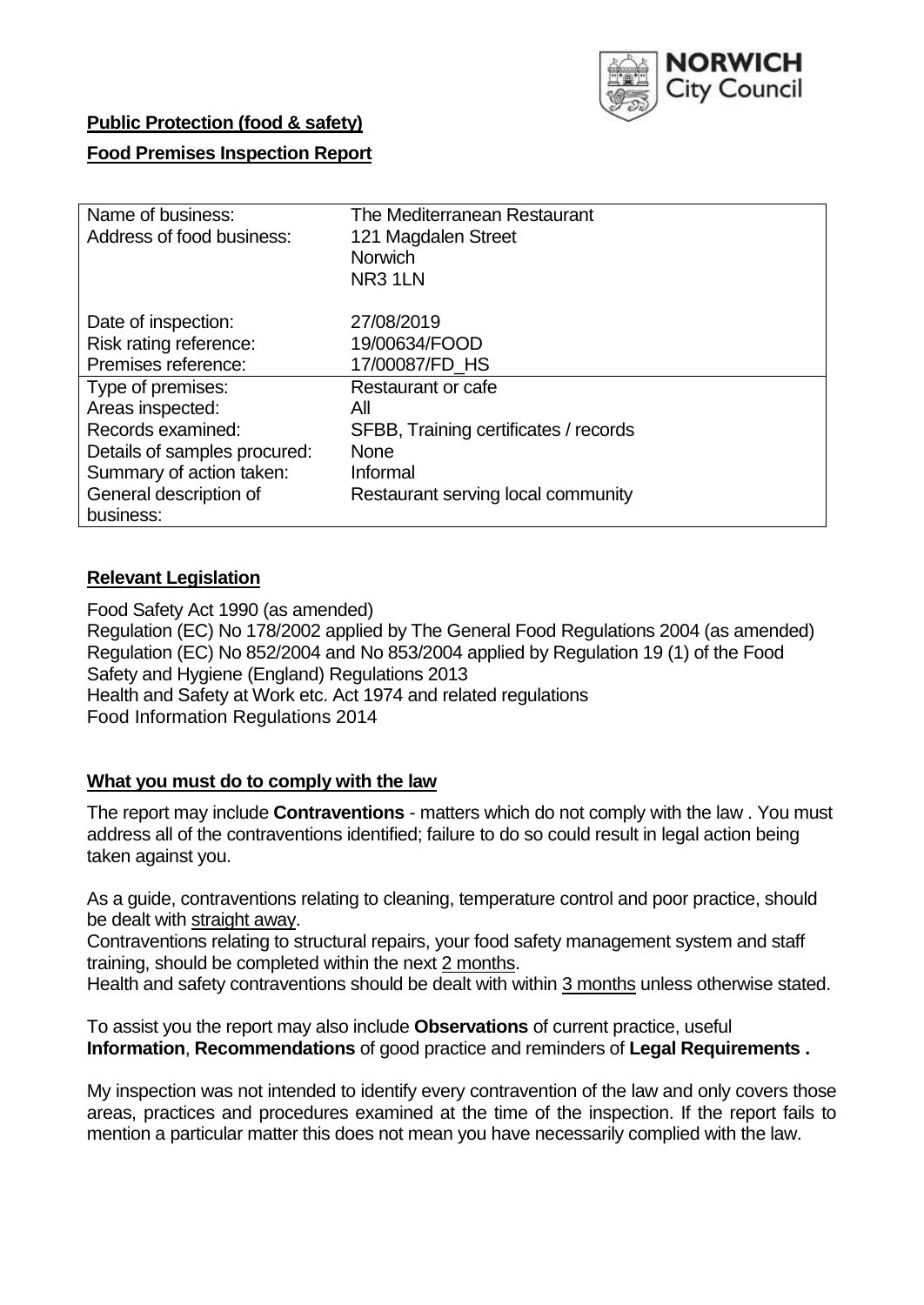# **FOOD SAFETY**

#### **How we calculate your Food Hygiene Rating:**

The food safety section has been divided into the three areas which you are scored against for the hygiene rating: 1. food hygiene and safety procedures, 2. structural requirements and 3. confidence in management/control procedures. Each section begins with a summary of what was observed and the score you have been given. Details of how these scores combine to produce your overall food hygiene rating are shown in the table.

| <b>Compliance Area</b>                     |          |    |           | <b>You Score</b> |                |    |           |    |                          |  |  |
|--------------------------------------------|----------|----|-----------|------------------|----------------|----|-----------|----|--------------------------|--|--|
| Food Hygiene and Safety                    |          |    |           | $\Omega$         | 5              | 10 | 15        | 20 | 25                       |  |  |
| <b>Structure and Cleaning</b>              |          |    | $\Omega$  | 5                | 10             | 15 | 20        | 25 |                          |  |  |
| Confidence in management & control systems |          |    | $\Omega$  | 5                | 10             | 15 | 20        | 30 |                          |  |  |
|                                            |          |    |           |                  |                |    |           |    |                          |  |  |
| <b>Your Total score</b>                    | $0 - 15$ | 20 | $25 - 30$ |                  | $35 - 40$      |    | $45 - 50$ |    | > 50                     |  |  |
| <b>Your Worst score</b>                    | 5        | 10 | 10        |                  | 15             |    | 20        |    | $\overline{\phantom{a}}$ |  |  |
|                                            |          |    |           |                  |                |    |           |    |                          |  |  |
| <b>Your Rating is</b>                      | 5        | 4  |           | 3                | $\overline{2}$ |    |           |    |                          |  |  |

Your Food Hygiene Rating is 3 - a generally satisfactory standard

## **1. Food Hygiene and Safety**

Food hygiene standards are high. You demonstrated a very good standard of compliance with legal requirements. You have safe food handling practices and procedures and all the necessary control measures to prevent cross-contamination are in place. Some minor contraventions require your attention. **(Score 5)**

000300

### Contamination risks

**Observation** I was pleased to see you were able to demonstrate effective controls to prevent cross-contamination.

### Hand-washing

**Contravention** The following indicated that hand-washing was not suitably managed:

 no means for hygienically drying hands was available at dedicated wash hand basin kitchen. A blue paper roll was available but this was stored in another part of the kitchen

### Unfit food

**Contravention** The following food was unfit past its use by date; did not conform to food safety requirements;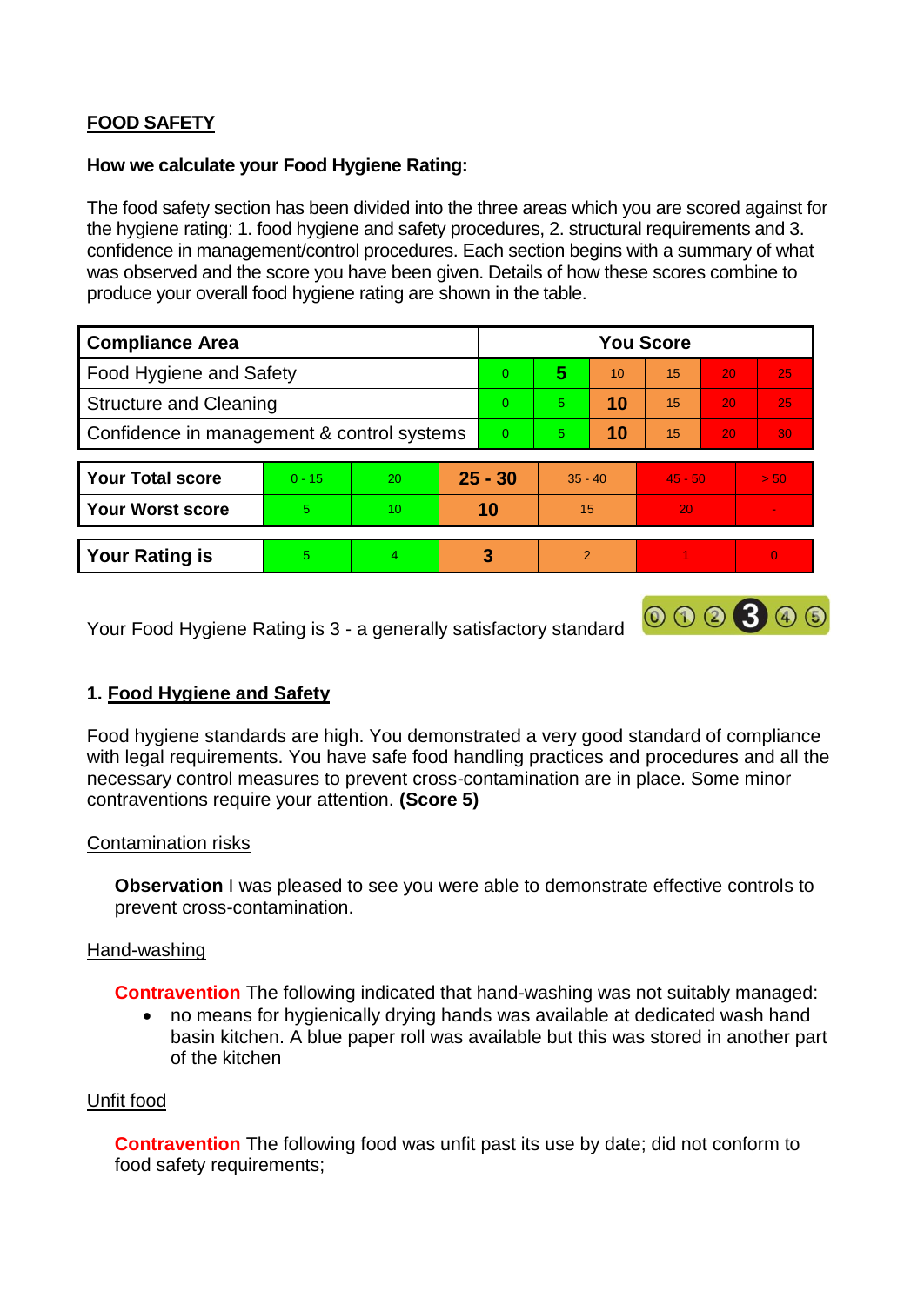• a plastic tub containing soft cheese was found with no 'Use by' date. If you decant a product from manufacturers original container you must transfer the 'Use by' date.

# **2. Structure and Cleaning**

The structure facilities and standard of cleaning and maintenance are of a generally satisfactory standard but there are some repairs and/or improvements which are required in order for you to comply with the law. Pest control and waste disposal provisions are adequate. The contraventions require your attention; although not critical to food safety they may become so if not addressed. **(Score 10)**

### Cleaning of Structure

**Contravention** The following items were dirty and require more frequent and thorough cleaning:

- floor/wall junctions in rear corridor
- ceiling in rear corridor
- floor in rear corridor/communal area.

**Contravention** The following items could not be effectively cleaned and must be covered or made non-absorbent:

- wooden furniture
- untreated wood door in communal corridor
- bare plaster to walls in rear storage/corridor area. As you store foods in this area then this area becomes as a food room and must be kept clean and maintained in good condition. I acknowledge the corridor is shared with 2 other business/occupants but if you use it as part of your business then it must be kept clean and well maintained.
- wood support under glass washer needs to be sealed as it is bare wood

### Cleaning Chemicals / Materials / Equipment and Methods

**Contravention** The following evidence demonstrated your cleaning materials, equipment and methods were not sufficient to control the spread of harmful bacteria between surface:

 staff were not following contact time of 5 minutes as specified on the manufacturers directions of use.

### **Maintenance**

**Contravention** The following had not been suitably maintained and must be repaired or replaced:

- wall surfaces
- worn and / or peeling paint
- damage to plaster work in rear corridor shared with other occupants of the building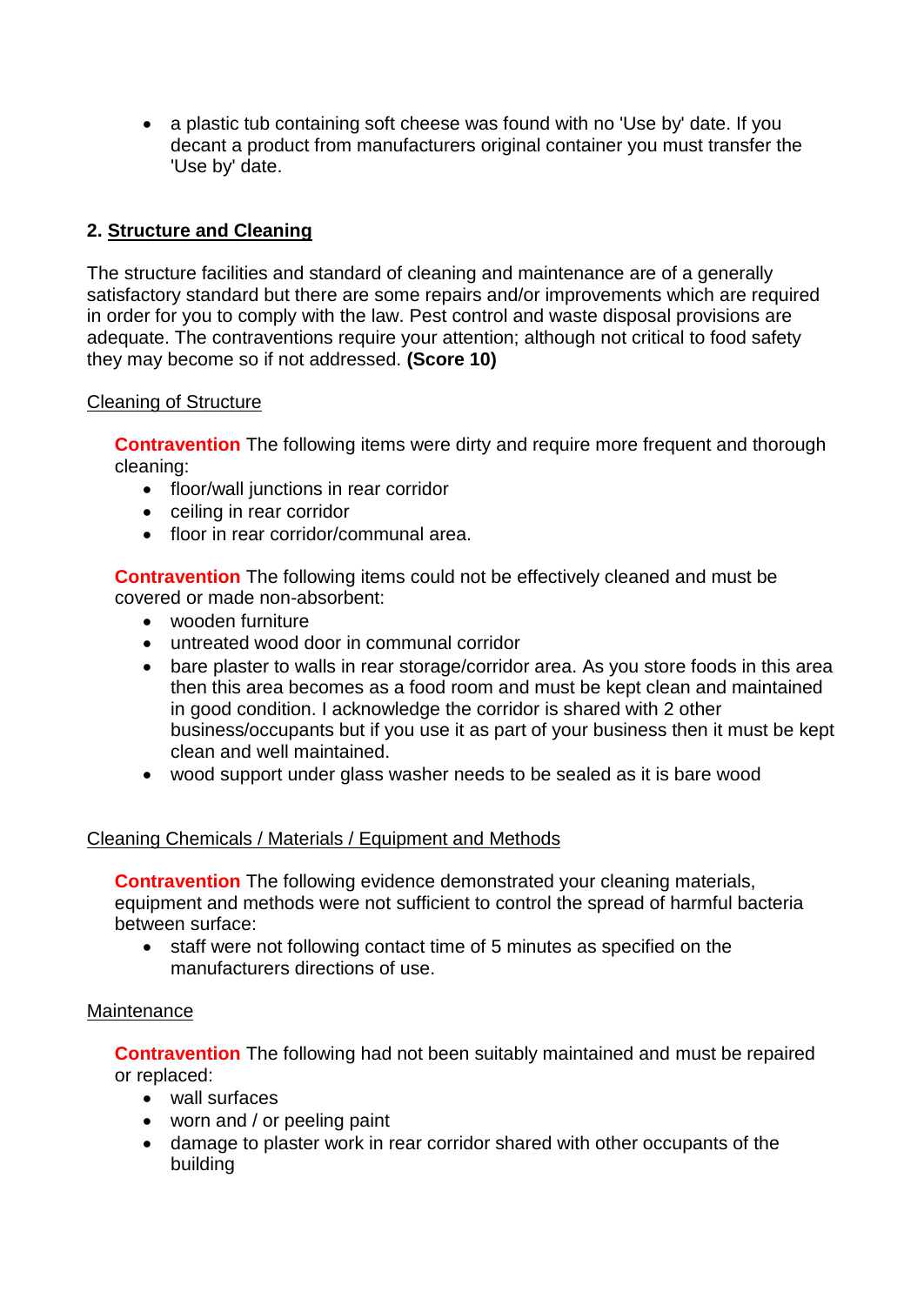### Pest Control

 **Contravention** The rear door was open. This must be kept closed to prevent access by pests

### **3. Confidence in Management**

There are generally satisfactory food safety controls in place although there is evidence of some non-compliance with the law. All the significant food hazards are understood and controls are in place. Your records are appropriate and generally maintained but some deficiencies were identified. You have a satisfactory track record. The contraventions require your attention; although not critical to food safety they may become so if not addressed. **(Score 10)**

### Type of Food Safety Management System Required

**Information** You can download a Safer Food Better Business pack and refill diary pages from the FSA website: www.food.gov.uk/business-industry/caterers/sfbb

**Information** If you want to keep everything on your computer or tablet an electronic version of the Safer Food Better Business pack is also available on the FSA website www.food.gov.uk/business-industry/caterers/sfbb However, do make sure staff have access to it at all times when working.

**Recommendation** You can buy a printed copy of Safer Food Better Business or a diary refill pack via our website www.norwich.gov.uk/sfbb

### Proving Your Arrangements are Working Well

**Contravention** You are not working to the following safe methods in your SFBB pack:

- Daily Diary
- 4-weekly checks
- training records / supplier lists
- cleaning schedule
- chilling down hot food / freezing / defrosting
- food allergies
- cleaning / clear and clean as you go

### **Traceability**

**Observation** Your records were such that food could easily be traced back to its supplier.

### **Training**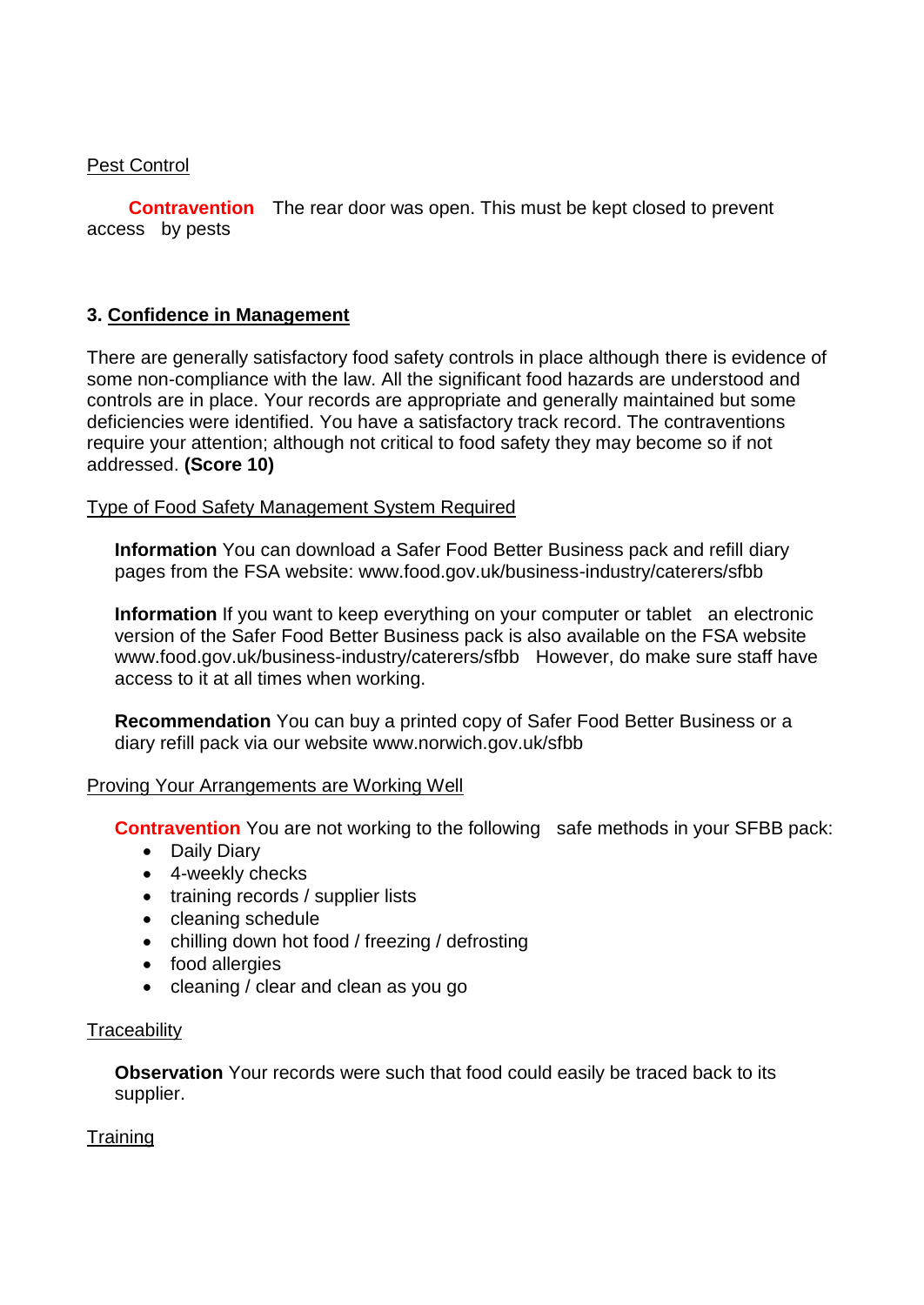**Observation** I was pleased to see that food handlers had been trained to an appropriate level and evidence of their training was made available.

#### **Allergens**

**Contravention** You are failing to manage allergens properly::

- vou do not have a system for informing customers about the presence of allergens in the food you prepare
- you are not informing customers about the risk of cross contamination with allergens

**Legal Requirement** Caterers must provide allergy information on all unpackaged food they sell. Catering businesses include restaurants, takeaways, deli counters, bakeries and sandwich bars etc. The potential for cross-contamination by allergens must also be made known to consumers. In addition food manufacturers must now label allergy causing ingredients on their pre-packed foods. You can obtain more information from the Trading Standards website www.norfolk.gov.uk/abc

**Information** The Food Standards Agency has produced a chart that you may find useful www.food.gov.uk/sites/default/files/media/document/allergen-chart.pdf

**Information** Allergen information could be written down on a chalk board or chart, or provided orally by a member of staff. Where the specific allergen information is not provided upfront, clear signposting to where this information could be obtained must be provided.

**Information** The 14 allergens are:

- cereals containing gluten
- crustaceans, for example prawns, crabs, lobster and crayfish
- eggs
- $\bullet$  fish
- peanuts
- soybeans
- milk
- nuts, such as almonds, hazelnuts, walnuts, pecan nuts, Brazil nuts, pistachio, cashew and macadamia (Queensland) nuts
- celery (and celeriac)
- mustard
- sesame
- sulphur dioxide, which is a preservative found in some dried fruit
- $\bullet$  lupin
- molluscs, for example clams, mussels, whelks, oysters, snails and squid

**Information** The Food Information Regulations require that you know what allergens are in the food you provide. You can no longer claim you don?t know what allergens are present. Neither can you simply state that all the foods you serve might contain an allergen:

Be sure you know exactly what your allergens are